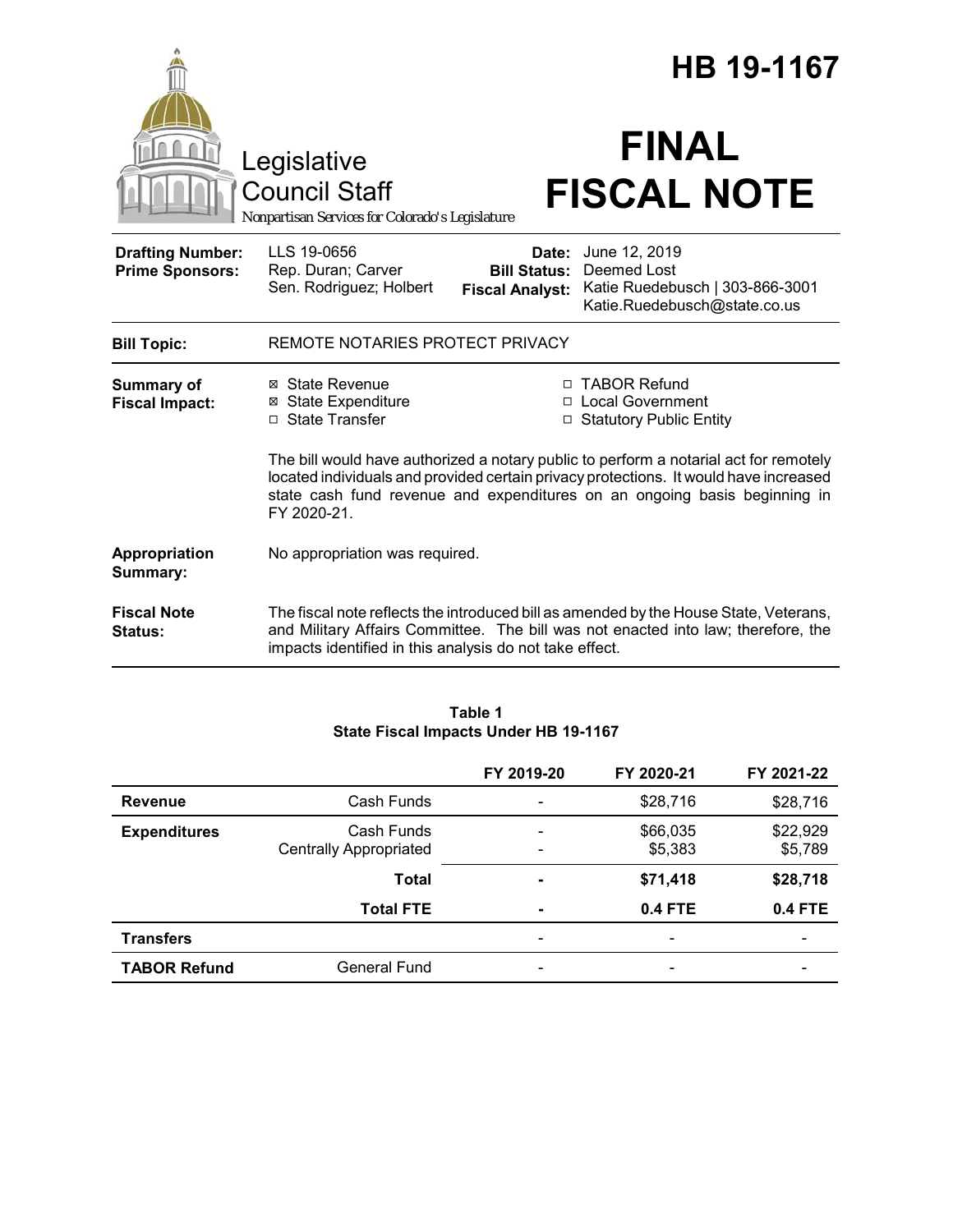June 12, 2019

## **Summary of Legislation**

Beginning January 1, 2021, the bill allows a notary public to perform notarizations for remotely located individuals for electronic documents related to:

- matters before a court, governmental entity, or other entity in the U.S.;
- property located in the U.S.; and
- transactions substantially related to the U.S.

Remote notarizations cannot be used for changes to estate documents or records related to the electoral process.

Remotely located individuals must appear before the notary using a technology that allows communication with both sight and sound simultaneously. The certificate of notarial act must indicate that the notarial act was performed using an audio-visual communication technology. The bill also establishes standards for verifying the identity of the remotely located individual. In addition, notaries must notify the Secretary of State when notarizing for remote individuals and identify the technology they are planning to use. Communication technology providers and providers who store audio-visual recordings of remote notary acts must have registered agent in the state that may accept service of process.

Notaries public and communication technology providers may not use personal information collected during the notarial act for anything other than completing the notarial act or as necessary to effect, administer, enforce, service, or the process the transaction.

The Secretary of State may adopt rules establishing the standards, requirements, and procedures related to notarial acts for remotely located individuals.

### **Assumptions**

This fiscal note assumes that the Secretary of State will register six communication technology providers for remote communication technology. The Secretary of State will also process and investigate 27 remote notary complaints per year.

### **State Revenue**

Beginning in FY 2020-21, the bill increases state cash fund revenue in the Department of State by \$28,716 per year.

**Fee impact on communication technology providers**. Colorado law requires legislative service agency review of measures which create any fee collected by a state agency. These fee amounts are estimates only, actual fees will be set administratively by Department of State based on cash fund balance, estimated program costs, and the estimated number of registrations subject to the fee. This fiscal note assumes ongoing costs only will be covered by fee revenue. Table 2 below identifies the fee impact of this bill.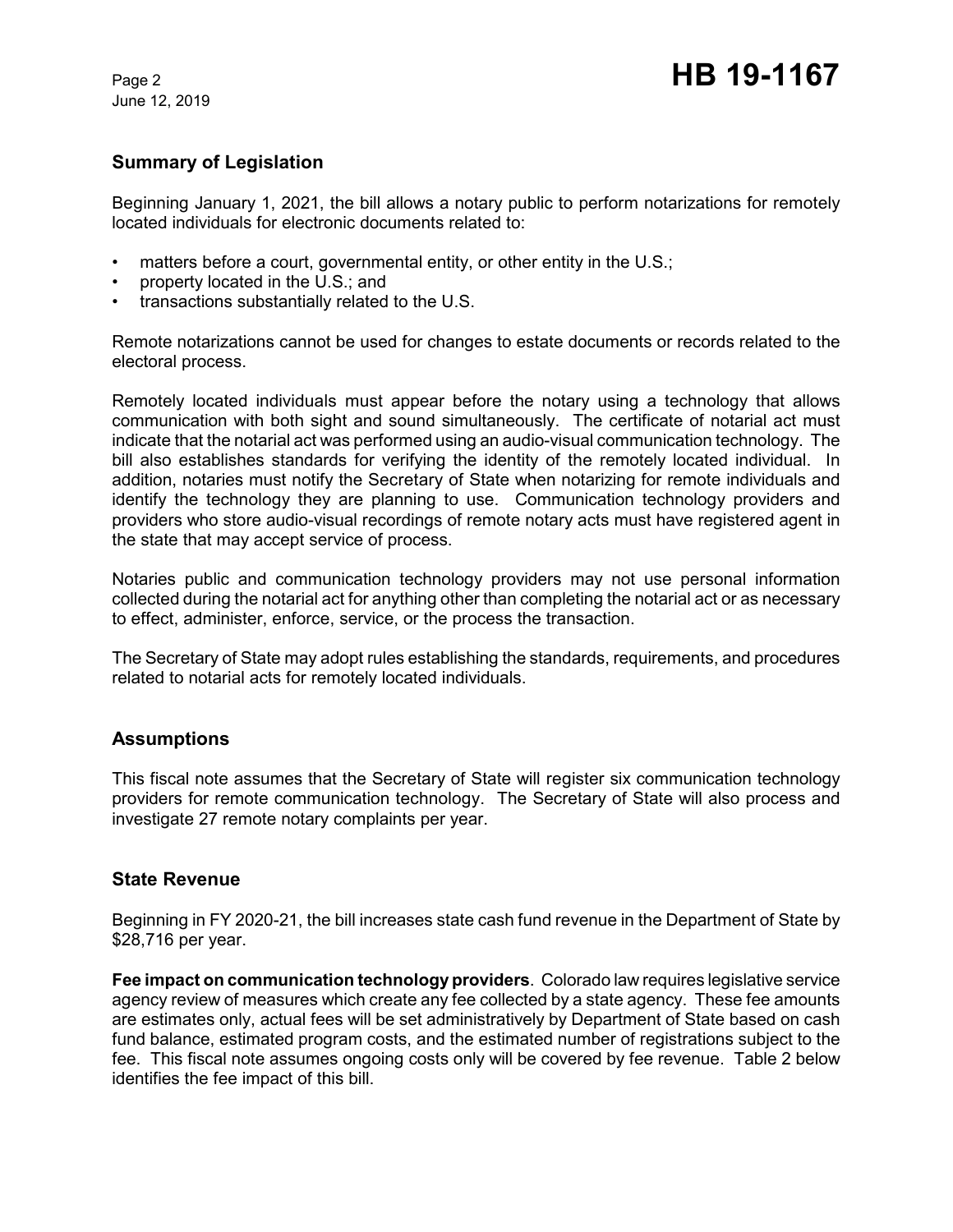#### **Table 2 Fee Impact on Communication Technology Providers**

| <b>Fiscal Year</b> | <b>Type of Fee</b>                           | <b>Proposed</b><br>Fee   | <b>Number</b><br><b>Affected</b> | <b>Total Fee</b><br>Impact |
|--------------------|----------------------------------------------|--------------------------|----------------------------------|----------------------------|
| FY 2019-20         | <b>Communication Technology Provider Fee</b> | $\overline{\phantom{0}}$ | $\overline{\phantom{0}}$         |                            |
| FY 2020-21         | <b>Communication Technology Provider Fee</b> | \$4.786                  | 6                                | \$28,716                   |
| FY 2021-212        | <b>Communication Technology Provider Fee</b> | \$4,786                  | 6                                | \$28,716                   |

## **State Expenditures**

The bill increases cash fund expenditures by \$71,417 and 0.4 FTE in FY 2020-21, and \$28,718 and 0.4 FTE in FY 2021-22 from the Department of State Cash Fund.

#### **Table 3 Expenditures Under HB 19-1167**

|                                                    | FY 2019-20 | FY 2020-21     | FY 2021-22 |
|----------------------------------------------------|------------|----------------|------------|
| <b>Department of State</b>                         |            |                |            |
| <b>Personal Services</b>                           |            | \$18,083       | \$22,549   |
| <b>Operating Expenses and Capital Outlay Costs</b> |            | \$0            | \$380      |
| <b>Computer Programming</b>                        |            | \$47.952       |            |
| Centrally Appropriated Costs*                      |            | \$5,383        | \$5,789    |
| FTE - Personal Services                            |            | $0.4$ FTE      | $0.4$ FTE  |
| <b>Total Cost</b>                                  |            | \$71,418       | \$28,718   |
| <b>Total FTE</b>                                   |            | <b>0.4 FTE</b> | $0.4$ FTE  |

 *\* Centrally appropriated costs are not included in the bill's appropriation.*

**Department of State**. The Department of State will require 0.4 FTE to implement this program beginning in FY 2020-21. Impacts for FY 2020-21 are prorated to account for a January 2021 implementation date. The additional FTE will process and investigate notary complaints; engage in rulemaking; certify and track communication technology providers; create a system for tracking remote notaries; and update forms, manuals, and the department's website.

In addition, in FY 2020-21, one-time computer programming costs of \$47,952 are required to update the existing notary web application system. Programming costs for contract staff are calculated at 444 hours at a rate of \$108 per hour. Cost estimates are based on a similar system implementation for durable medical equipment.

**Centrally appropriated costs.** Pursuant to a Joint Budget Committee policy, certain costs associated with this bill are addressed through the annual budget process and centrally appropriated in the Long Bill or supplemental appropriations bills, rather than in this bill. These costs, which include employee insurance and supplemental employee retirement payments, are estimated to be \$5,383 in FY 2020-21 and \$5,789 in FY 2021-22.